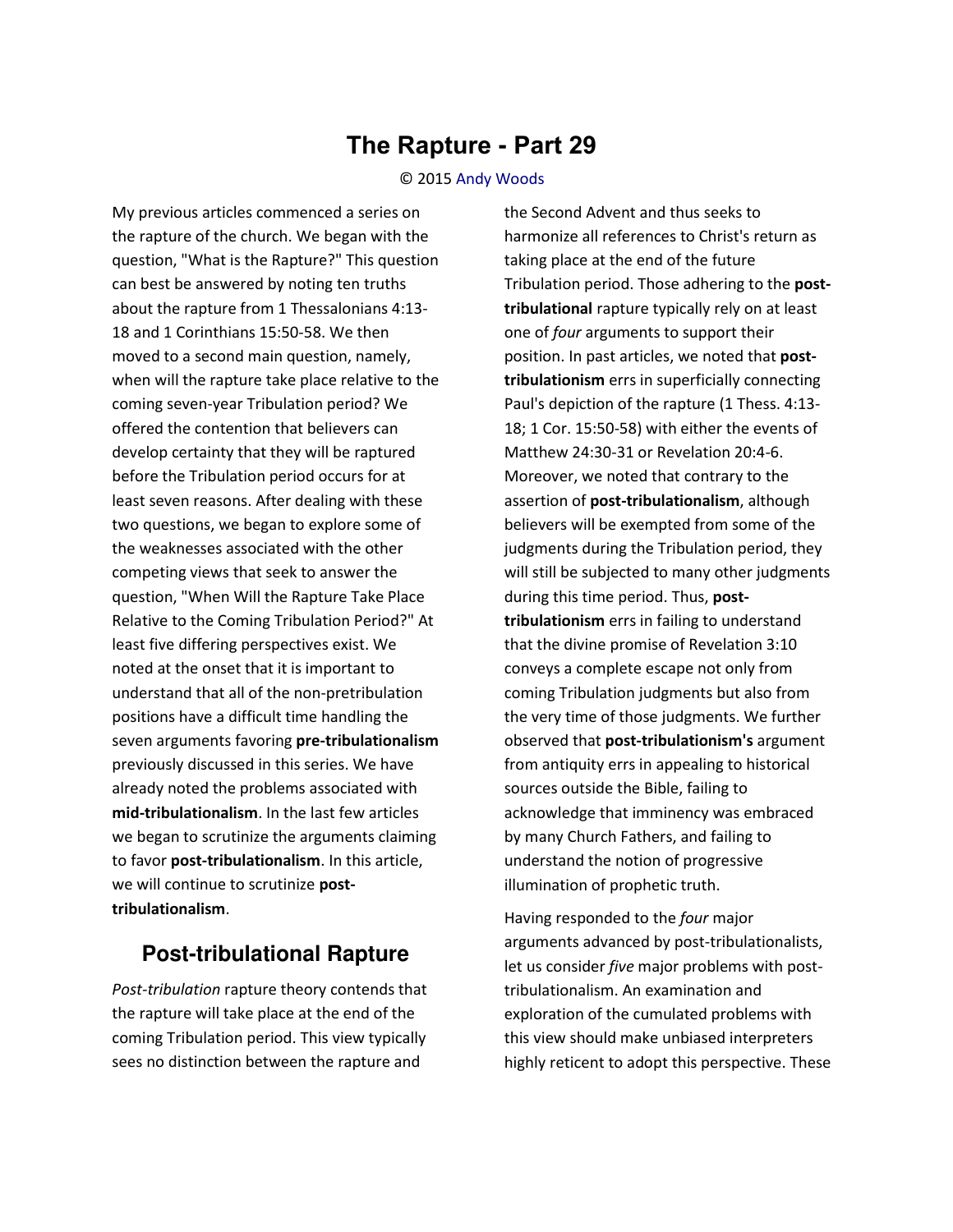*five* problems include *the mortal population of the millennial kingdom*, *the Hebrew wedding sequence*, *the pointlessness of the preparation of the believers' heavenly dwellings* (John 14:2- 3), *the lack of time for the Bema Seat Judgment*, and *the pointlessness of the church being caught up only to immediately return to the earth*. In the last article, we examined the *first* of these five problems, which pertains to the mortal population of the millennial kingdom. In this article we will briefly examine the *second* problem with **post-tribulationism**, which relates to the Hebrew wedding sequence.

2. *The Hebrew Wedding Sequence.* Christ's relationship to His church is analogous to that of a groom to his bride (Eph. 5:22-33; 2 Cor. 11:2). Thus, the New Testament uses the Jewish marriage custom to depict the relationship between Christ and the church. Although this analogy may be obscure to a twenty-first century audience, given the Jewish background of the Scriptures (Rom. 3:1-2)‒as ǁell as Christ, the Apostles, and the early church-it is fitting that the New Testament would liken the relationship between Christ and His church to the Hebrew wedding sequence. In other words, because the Bible was written predominantly by Jews who were culturally familiar with these various phases in the wedding sequence and because Christ's relationship to His church is analogized in Scripture to the relationship between a bride and groom (Eph. 5:22-32), each of these distinct Hebrew marriage phases can also be seen in Christ's dealings with His church. There

are at least *ten* distinct phases or aspects to this relationship.<sup>1</sup>

*First*, the groom traveled to the home of the bride's father and paid the *betrothal contract* price for the hand of the bride. This step is the equivalent of Christ's death that paid the price necessary for the church to enter into a relationship with Him (1 Cor. 6:19-20). Here, the groom was the initiator. Such initiation speaks of the fact that Christ has elected unto salvation members of His church (John 15:16a). During this step the bride and the groom drank from the same cup as a commemoration of the new betrothal contract. Such commemoration is symbolized in the ordinance of Communion that the church is to regularly practice until Christ returns (1 Cor. 11:25).

*Second*, the *bride was set apart* exclusively for the groom. Namely, she was a woman no longer available to be pursued by other suitors, but rather was a woman already spoken for. Such setting apart of the bride is represented in how the church has been positionally sanctified or set apart from the world unto Christ (1 Cor. 1:2; 6:9-11).

*Third*, the groom separated from the bride and *returned to his father's house to prepare bridal chamber*. In that case, these dwellings would eventually be occupied by the groom and his new bride. This step represents Christ's Ascension (Acts 1:9-11) and the beginning of the Church Age. Here, Christ is separated bodily from His church while He is preparing dwelling places for His bride in His Father's

l

<sup>1</sup> Renald Showers, *Maranatha Our Lord, Come!: A Definitive Study of the Rapture of the Church* (Bellmawr, NJ: Friends of Israel, 1995), 164-69.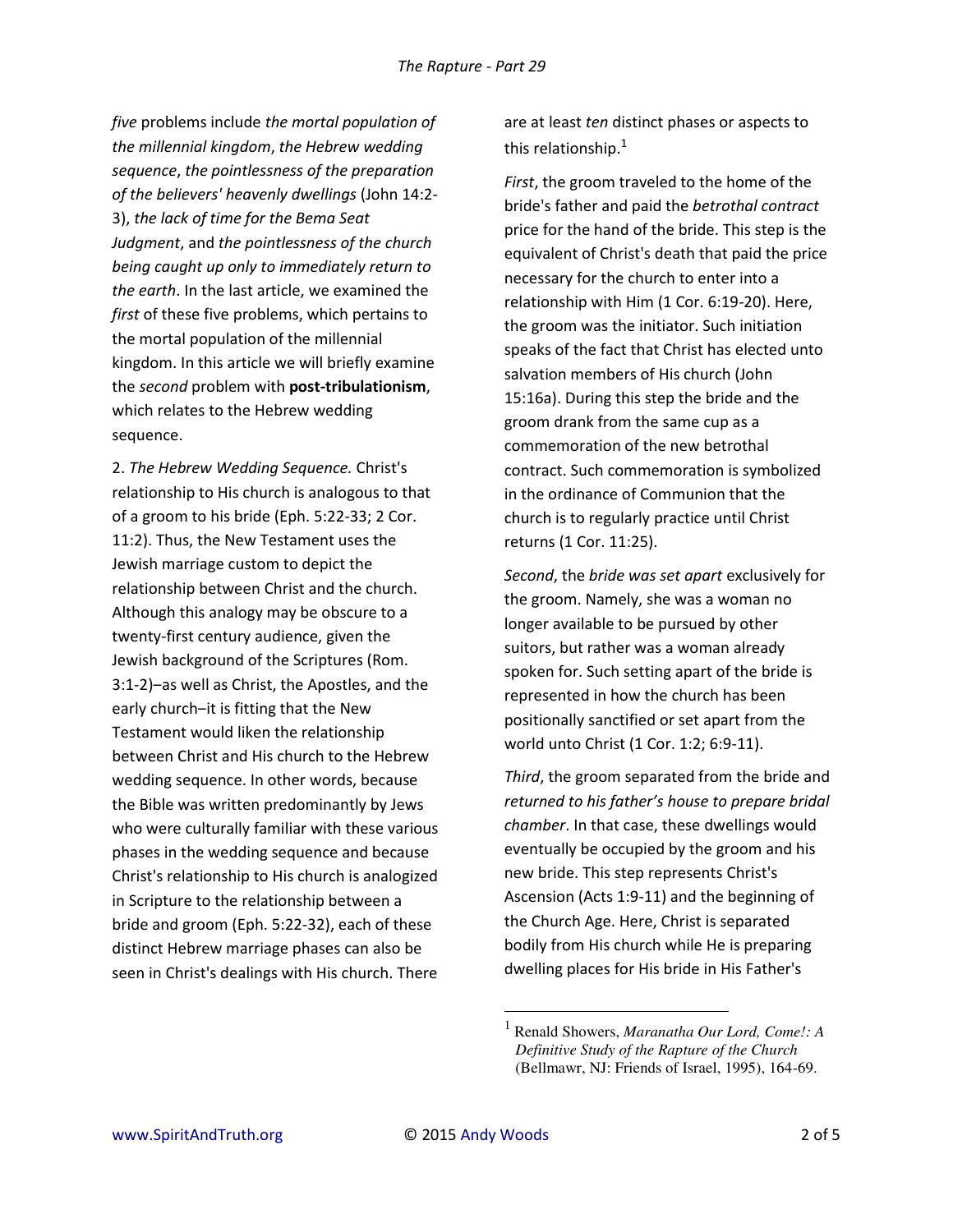house (John 14:2). This time of separation represents the last two-thousand years of church history.

*Fourth*, this time of separation is known as the *betrothal period*. During this time of separation, the fidelity of the groom and the bride was tested. The test, of course, involved whether the bride and the groom would be loyal to each other despite the vast distance between them. If either failed the test during this time of separation, the betrothal contract would be dissolved. This ancient Jewish ritual explains Joseph's dismay and desire to end the engagement upon discovering Mary's pregnancy. The severity of this situation also explains why an angel had to be dispatched from heaven to assure Joseph that Mary's pregnancy had in fact been wrought by the Holy Spirit rather than caused by Mary's unfaithfulness to Joseph during the betrothal period (Matt. 1:18-25). Just as the fidelity of the groom and bride are tested during this time of separation, the church's loyalty to Christ is currently being tested as the church is tempted to succumb to false teaching and worldly conduct (Jas 4:4; 2 Cor. 11:2) during Christ's physical absence. The church demonstrates her loyalty to Christ during this time by maintaining both correct beliefs (orthodoxy) and correct practice (orthopraxy). Apparently, the church will be either given or denied rewards at the Bema Seat Judgment based upon her faithfulness to Christ during this time of separation in the intervening Church Age.<sup>2</sup>

*Fifth*, the *groom retrieved the bride*. At an unknown time, the groom returned to the bride's home, accompanied by escorts and preceded by a shout, to collect his bride and take her to his father's house. This step is the equivalent of the rapture of the church. At the rapture, Christ will be accompanied by deceased Church-Age saints and preceded by the shout of an archangel (1 Thess. 4:16-17). He will come at an unknown time to take the church to His father's house in heaven to the temporary dwellings He has prepared for her (John 14:3).

*Sixth*, the bridal party returns to the groom's father's home in order to meet wedding guests who have already assembled. A *private wedding ceremony* then took place. This step correlates to the raptured church being taken to heaven in order to greet Old Testament saints who are already in the presence of the Lord.

*Seventh*, the bride and the groom were then *hidden in the Father's house* for a period of seven days while other events (described in steps eight and nine) transpired. In the same way, the church will be veiled or hidden from world during Daniel's Seventieth Week. Thus, this step is the equivalent of the church after the rapture being hidden with Christ in heaven for seven years (Dan. 9:27), while the events of the Tribulation come to pass on the earth below.

*Eighth*, the bride then underwent *ritual cleansing*. This step involved the bride experiencing a ritual cleansing prior to the wedding ceremony. This ritual cleansing equates to the Bema Seat Judgment of rewards to be experienced by the church in heaven following the rapture (2 Cor. 5:10; Rom. 14:10). Here, members of Christ's church will have the work that they have

 $2$  See step number eight below.

 $\overline{a}$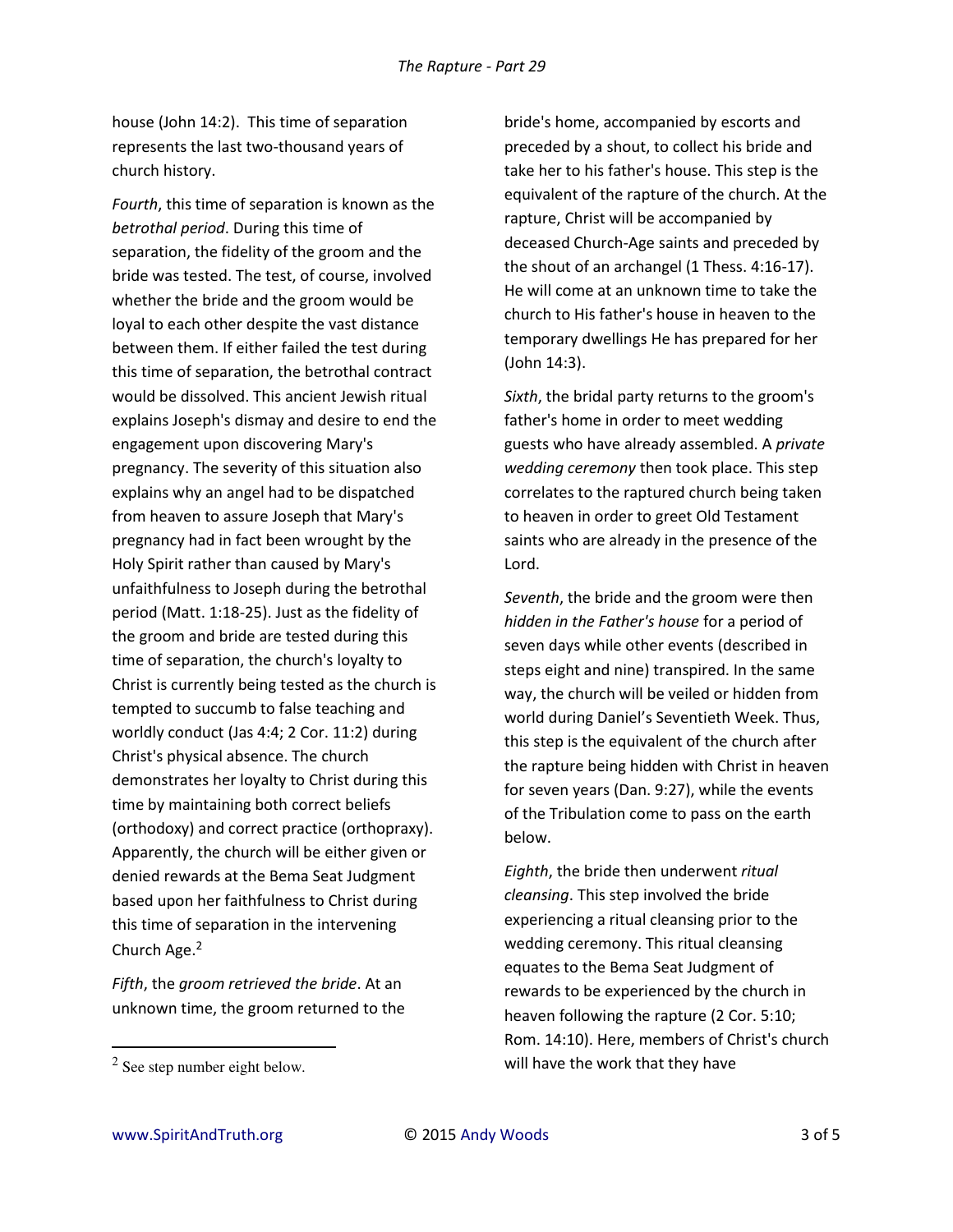accomplished following conversion tested in order to ascertain their quality. All fleshly motivated activity will be consumed by the refiner's fire. Conversely, works that were done through spiritual motives and power will survive the fire's trying work. Whatever remains after the consuming fire will be part of the Church-Age believer's reward above and beyond salvation (1 Cor. 3:10-15).

*Ninth*, during the *consummation of the marriage* stage the wedding party waited outside the marital chamber while the new couple enters into this chamber in order to physically consummate their new union. The groom emerged from the marital chamber announcing to the wedding party the reality of this new physical union. He then returned to the marital chamber to be with his bride for seven days while the wedding guests continued to celebrate outside the marital chamber. This step pictures the church's marriage to Christ (Eph. 5:27). Thus, at this point, the church is no longer merely the bride of Christ but now has formally been married to Him.

*Tenth*, the groom and the bride *emerged from the marital chamber unveiled* and in full view of the wedding party. Thus far, the bride had been veiled to the wedding party. At the conclusion of these seven days, the newly married couple were then officially presented to the world as the new "Mr. and Mrs." This step is the equivalent of Christ and the church returning to the earth at the conclusion of the seven-year Tribulation period, both unveiled (Col 3:4) and visible to the entire world (Rev 1:7; 19:7-9).

Knowledge of the Hebrew marriage custom events negates post-tribulationism. This

sequence of events illustrates that the rapture, as represented by the groom returning from his father's house at an unknown time to retrieve the bride, is one event. Moreover, the bodily return of Jesus with His church at the end of the Tribulation period, as represented by the couple being officially presented to the public, is yet another distinct event. These events are separated by an extended period of time, which is represented by the seven day interval in the father's house between the groom returning to retrieve the bride and the new couple officially being presented to the public. The post-tribulation rapture view, which holds that the rapture will occur a split second before the bodily return of Christ at the end of the Tribulation period, ignores the fact that the rapture and the bodily appearing of Christ are two distinct events separated by an extended period of time.

Thus, Ryrie summarizes how the sequence of the Hebrew marriage custom interval injures post-tribulationism:

In Revelation 19:7–9 the wedding feast is announced, which, if the analogy of the Hebrew marriage customs means anything, assumes that the wedding has previously taken place in the father's house. Today the church is described as a virgin waiting for her bridegroom's coming (2 Corinthians 11:2); in Revelation 21 she is designated as the wife of the lamb, indicating that previously she has been taken to the groom's father's house. Pretribulationists say that this requires an interval of time between the rapture and the second coming. Granted, it